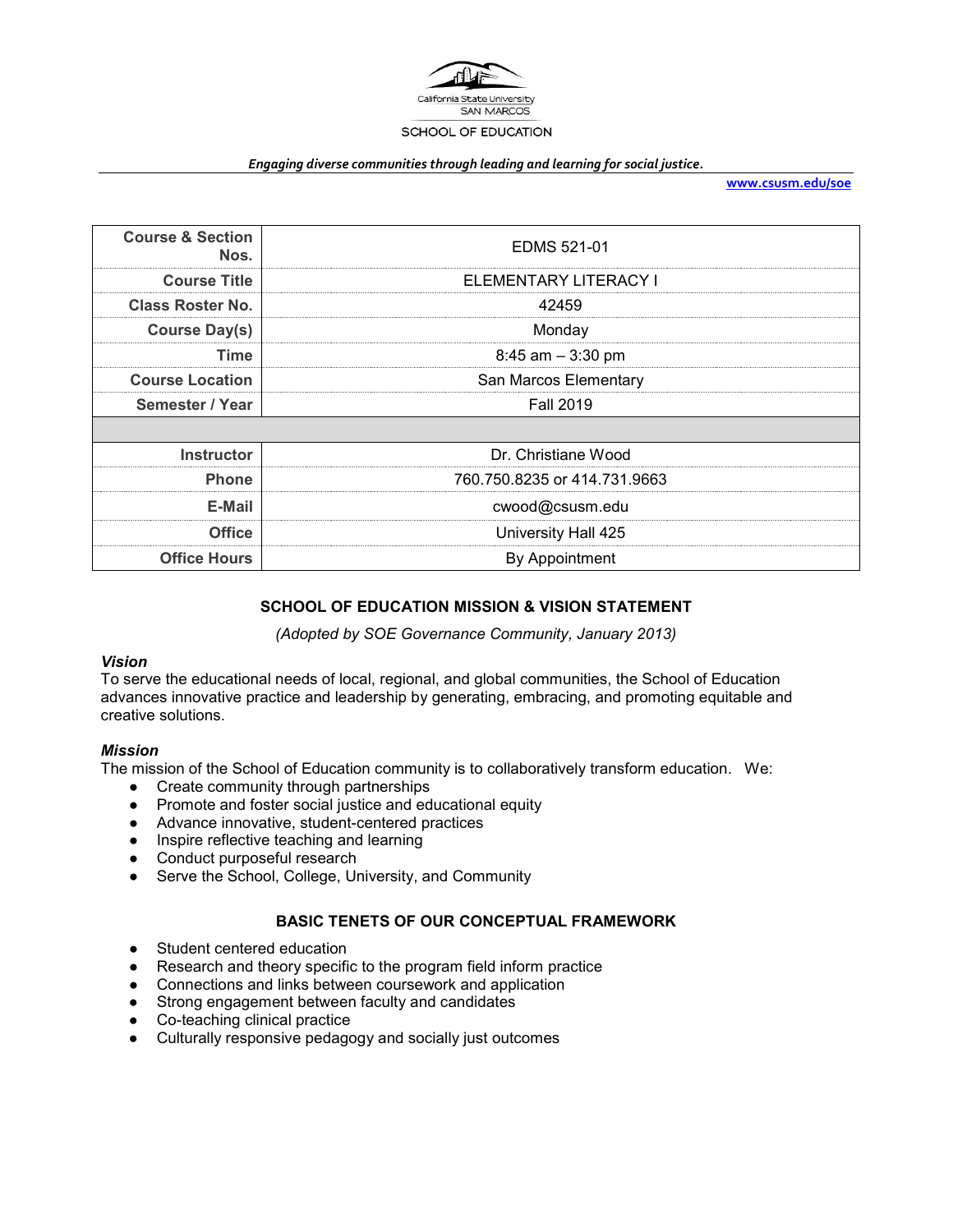# **TABLE OF CONTENTS**

# **COURSE DESCRIPTION**

<span id="page-1-0"></span>The primary aim of this course is for students to develop an understanding of the theory, methodology and<br>assessment of English language arts and second language learning in integrated and inclusive elementary and middle school classrooms.

## <span id="page-1-1"></span>**Course Prerequisites**

Admission to the Multiple Subject Teacher Credential Program.

 $\overline{2}$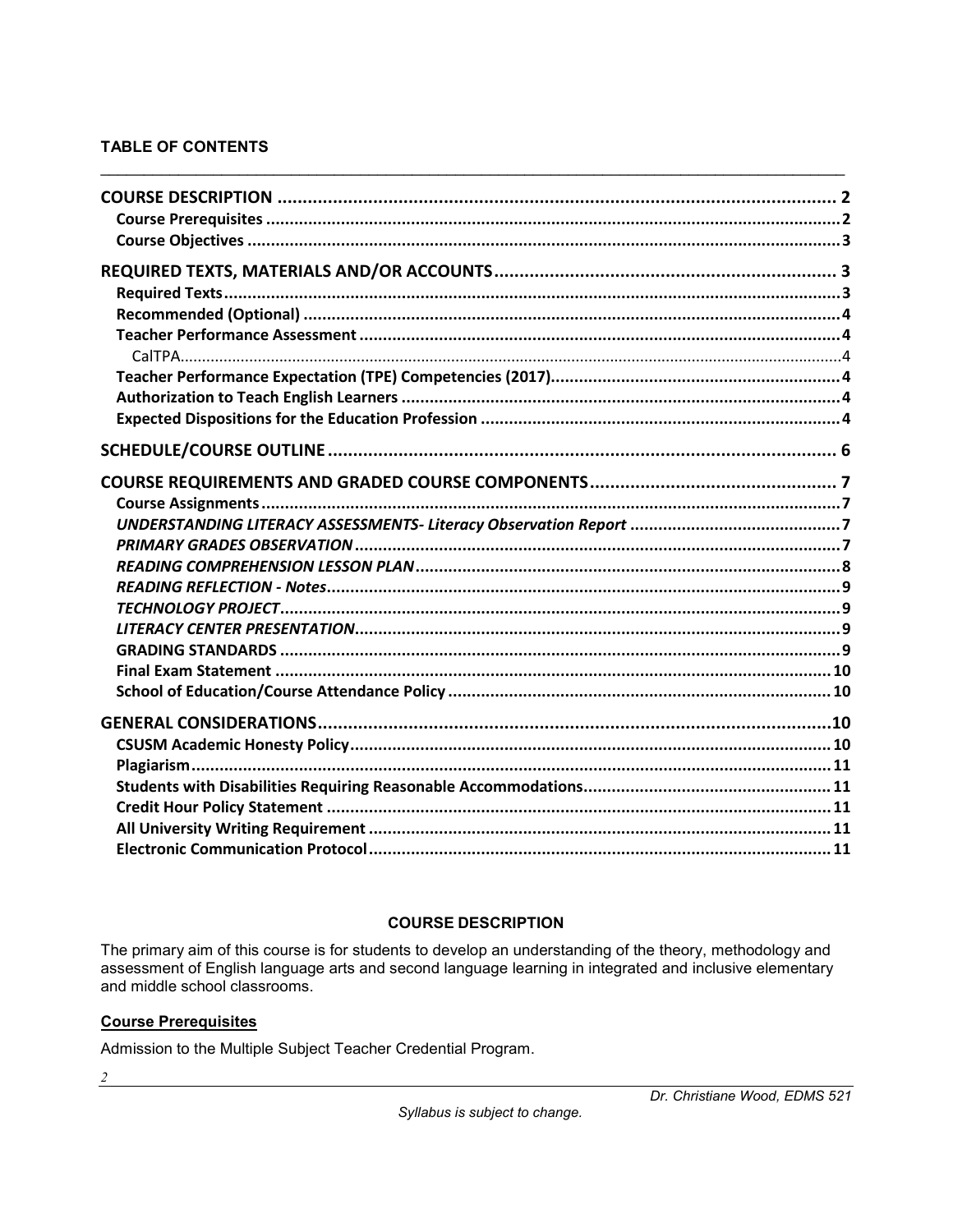### <span id="page-2-0"></span>**Course Objectives**

Teacher Candidates will develop as literacy educator professionals who:

- Gain an understanding of how a first and second language is acquired.
- Gain an understanding of the reading process and its relationship to thought, language and learning
- Become familiar with how to deliver a comprehensive program aligned with California's ELA/ELD standards.
- Demonstrate the ability to use multiple measures of assessments to determine students' progress towards state adopted content standards.
- Demonstrate knowledge of components of effective instructional delivery of literacy.
- Be able to analyze and interpret results of children's literacy behaviors to plan effective and differentiated instruction and interventions.
- Develop the ability to select appropriate materials and instructional strategies to meet the individual needs of students.
- To appreciate the need and value of integrating literacy into all curricular areas.
- Learn how to organize the classroom and instruction for differentiated literacy instruction and intervention for teaching different reading and writing to the wide range of learners to provide Universal Access.
- Demonstrate a respect for each student, his/her abilities and background and the student's right to instruction that meets his/her individual needs.

# **REQUIRED TEXTS, MATERIALS AND/OR ACCOUNTS**

## <span id="page-2-2"></span><span id="page-2-1"></span>**Required Texts**

Bear, et al., (2016). Words Their Way: Word study for phonics, vocabulary, and spelling instruction **6th Edition**. Pearson. ISBN-13: 978-0133996333

Cooper, et. al., (2018). Literacy Helping Students Construct Meaning. **10th Edition**. Cengage. Boston: MA. ISBN-13: 978-1305960602

Cunningham, P. (2017). Phonics They Use: Words for Reading and Writing (7<sup>th</sup> Edition). Pearson. ISBN-13: 978-0134255187

Reading A to Z Subscription – Details will be provided in class

#### \_\_\_\_\_\_\_\_\_\_\_\_\_\_\_\_\_\_\_\_\_\_\_\_\_\_\_\_\_\_\_\_\_\_\_\_\_\_\_\_\_\_\_\_\_\_\_\_\_\_\_\_\_\_\_\_\_\_\_\_ *The following readings will be made available on Cougar Courses*

RICA content specifications (2009) \_ available on cougar course http://www.ctcexams.nesinc.com/about\_RICA.asp

CA ELA/ELD Framework (2015). \_ available on cougar course http://www.cde.ca.gov/ci/rl/cf/elaeldfrmwrksbeadopted.asp

CA common core state standards: English language arts & literacy (2013). \_ available on cougar course http://www.cde.ca.gov/be/st/ss/documents/finalelaccssstandards.pdf

CA English language development standards (2012). \_ available on cougar course http://www.cde.ca.gov/sp/el/er/documents/eldstndspublication14.pdf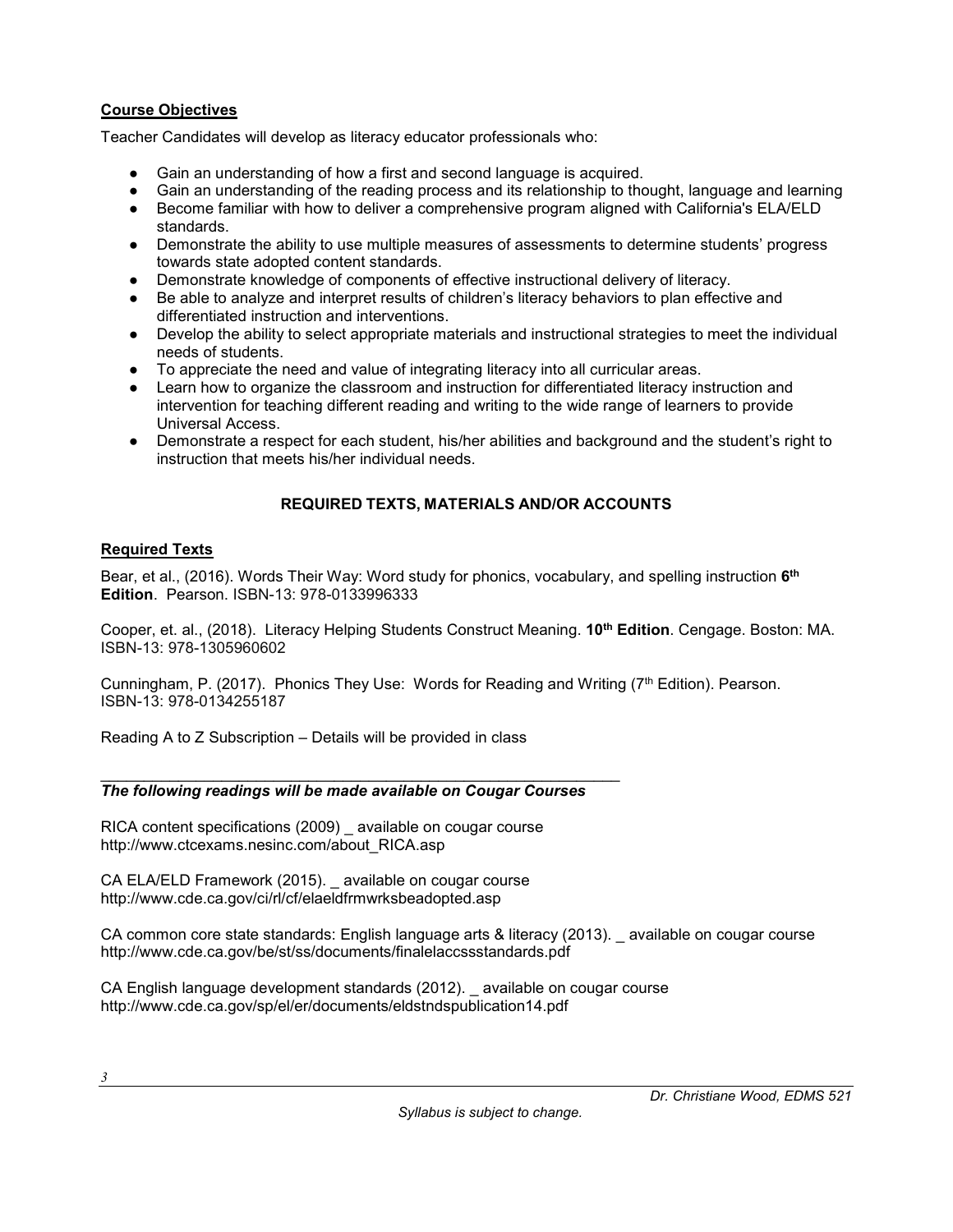## <span id="page-3-0"></span>**Recommended (Optional)**

Zarrillo, J. J. (2010). (3rd ed.) *Ready for RICA: A test preparation guide for California's Reading Instruction Competence Assessment.* Merrill Prentice Hall.

#### **OR**

Zarrillo, J. J. (2017). (4th ed.) *Ready for RICA: A test preparation guide for California's Reading Instruction Competence Assessment.* Pearson.

#### <span id="page-3-1"></span>**Teacher Performance Assessment**

Beginning July 1, 2008 all California credential candidates must successfully complete a state-approved Teacher Performance Assessment (TPA), as part of the credential program of preparation. During the 2018- 19 academic year the CSUSM credential programs will use the CalTPA (California Teacher Performance Assessment)

# <span id="page-3-2"></span>**CalTPA**

To assist with your successful completion of the CalTPA, a series of informational seminars are offered over the course of the program. TPA related questions and logistical concerns are to be addressed during the seminars. Your attendance to TPA seminars will greatly contribute to your success on the assessment. The CalTPA Candidate Handbook, TPA seminar schedule, and other TPA support materials may be found on this website: <http://www.ctcpa.nesinc.com/Home.aspx>

Additionally, to support your success in your credential program and with TPA, SOE classes use common pedagogical language, lesson plans (lesson designs), and unit plans (unit designs).

# <span id="page-3-3"></span>**Teacher Performance Expectation (TPE) Competencies (2017)**

The course objectives, assignments, and assessments have been aligned with the CTC standards for the Special Education Credential. This course is designed to help teachers seeking a California teaching credential to develop the skills, knowledge, and attitudes necessary to assist schools and district in implementing effective programs for all students. The successful candidate will be able to merge theory and practice in order to realize a comprehensive and extensive educational program for all students. You will be required to formally address the following TPEs in this course:

1.1, 1.3, 1.4, 1.5, 1.6 3.1, 3.2, 3.4, 3.5 4.1, 4.2, 4.3, 4.4, 4.7 5.1, 5.2, 5.4, 5.5., 5.7, 5.8 6.1, 6.2, 6.3

*4*

[For detailed information regarding the TPEs click here](https://www.ctc.ca.gov/docs/default-source/educator-prep/standards/adopted-tpes-2016.pdf)

## <span id="page-3-4"></span>**Authorization to Teach English Learners**

This credential program has been specifically designed to prepare teachers for the diversity of languages often encountered in California public school classrooms. The authorization to teach English learners is met through the infusion of content and experiences within the credential program, as well as additional coursework. Candidates successfully completing this program receive a credential with authorization to teach English learners. *(Approved by CCTC in SB 2042 Program Standards, August 02)*

## <span id="page-3-5"></span>**Expected Dispositions for the Education Profession**

Education is a profession that has, at its core, certain dispositional attributes that must be acquired and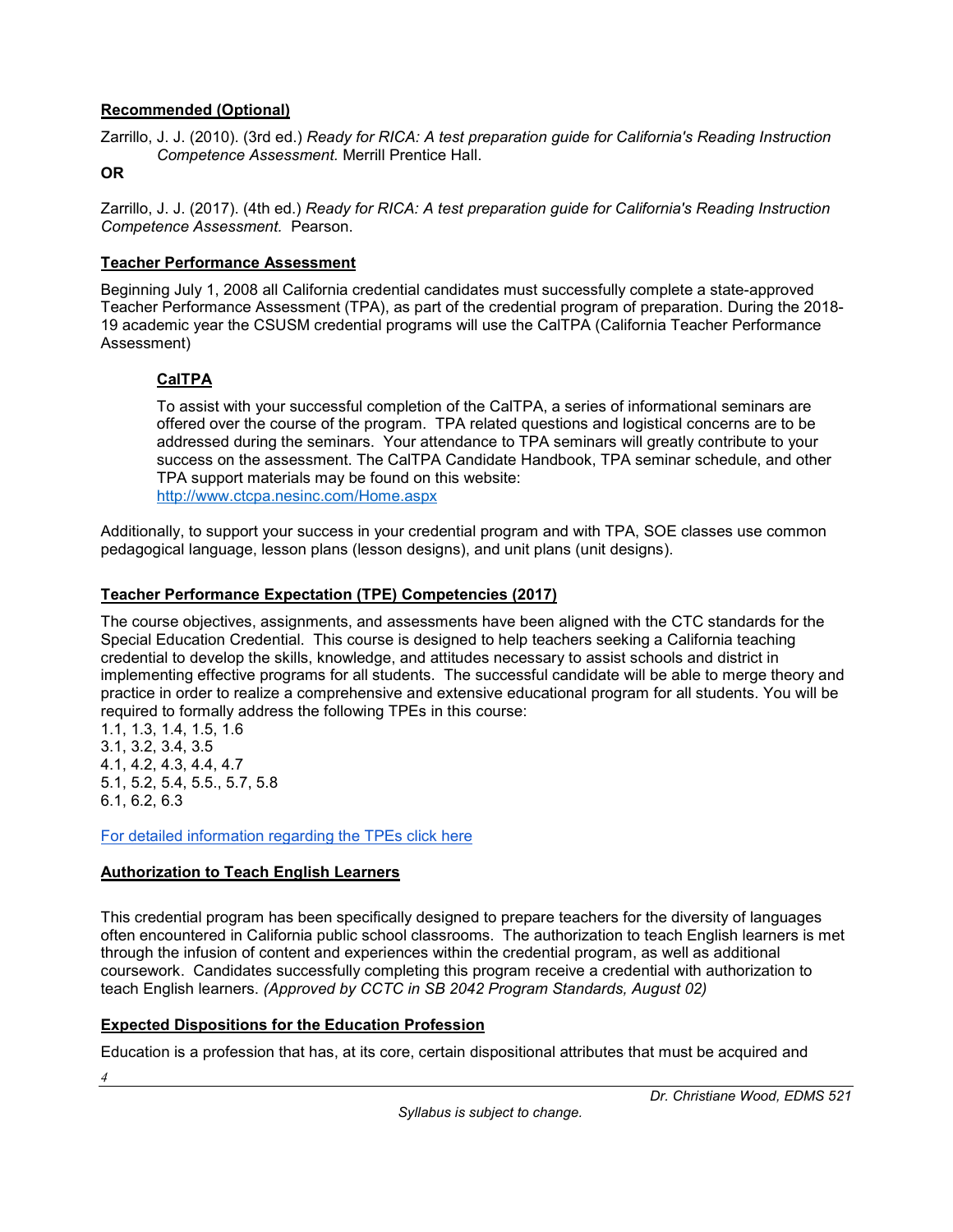developed. Teaching and working with learners of all ages requires not only specific content knowledge and pedagogical skills, but positive attitudes about multiple dimensions of the profession. The School of Education has identified six dispositions that must be evident in teacher candidates: social justice and equity, collaboration, critical thinking, professional ethics, reflective teaching and learning, and life-long learning. These dispositions have observable actions that will be assessed throughout the preparation program. For each dispositional element, there are three levels of performance - *unacceptable*, *initial target*, and *advanced target*. The description and rubric for the three levels of performance offer measurable behaviors and examples.

The assessment is designed to provide candidates with ongoing feedback for their growth in professional dispositions and includes a self-assessment by the candidate. The dispositions and rubric are presented, explained and assessed in one or more designated courses in each program as well as in clinical practice. Based upon assessment feedback candidates will compose a reflection that becomes part of the candidate's Teaching Performance Expectation portfolio. Candidates are expected to meet the level of *initial target* during the program.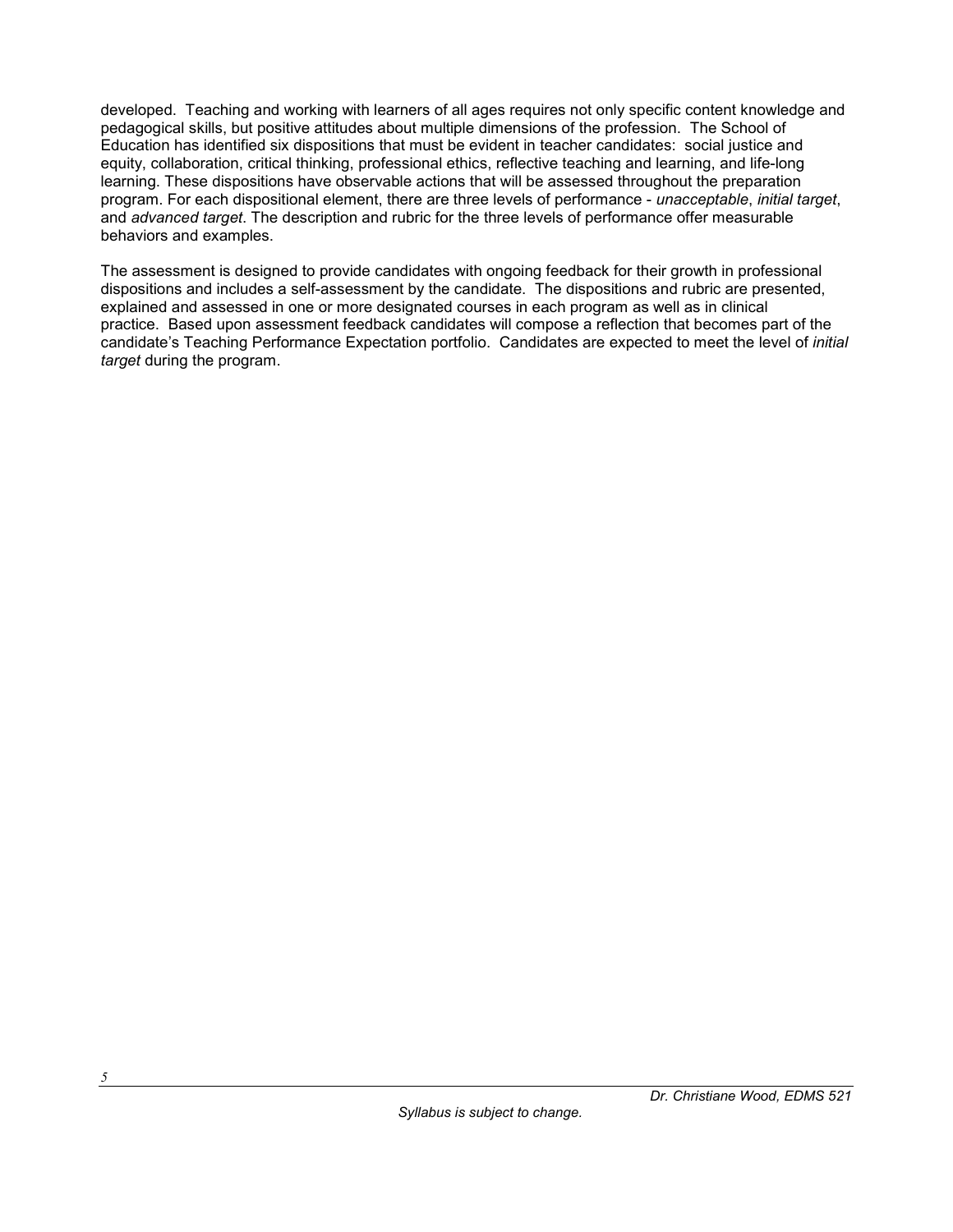## **SCHEDULE/COURSE OUTLINE**

# Course Schedule Subject to Change

<span id="page-5-0"></span>

| <b>Date</b>                | <b>Topic</b>                                                                                                                                                                            | <b>Preparation Required</b>                                                                                                                                                                    | <b>Due</b>                                                               |
|----------------------------|-----------------------------------------------------------------------------------------------------------------------------------------------------------------------------------------|------------------------------------------------------------------------------------------------------------------------------------------------------------------------------------------------|--------------------------------------------------------------------------|
| Session 1                  | Creating a culture of literacy                                                                                                                                                          |                                                                                                                                                                                                |                                                                          |
| Date 8/26                  | What is Literacy?                                                                                                                                                                       |                                                                                                                                                                                                |                                                                          |
| <b>Labor Day</b>           | No Class 9/2/19                                                                                                                                                                         |                                                                                                                                                                                                |                                                                          |
| Session 2<br>Date<br>9/09  | Early Literacy Development<br>Becoming an Effective Teacher of<br>Literacy                                                                                                              | Cooper (2018)<br>Chapter 1<br>Cunningham (2017)<br>Chapter 1                                                                                                                                   | <b>Take Notes on the</b><br><b>Readings - Bring</b><br>to class          |
| Session 3<br>Date<br>9/16  | Emergent literacy                                                                                                                                                                       | Cooper (2018)<br>Chapter 6<br>Cunningham (2017)<br>Chapter 2<br>Chapter 3<br>Chapter 5<br>Prepare a Read Aloud<br>Lesson from Reading A to Z                                                   | Reading Reflection-<br>Notes $#1 -$ due to<br><b>Cougar Courses</b>      |
| Session 4<br>Date<br>9/23  | Word analysis including phonics and<br>decoding and spelling<br><b>Understanding Literacy Assessments</b>                                                                               | Cunningham (2017)<br>Chapter 4<br>Chapter 9<br>Chapter 10<br>Bear (2016)<br>Chapter 1<br>Chapter 4<br><b>Prepare Shared Reading</b><br>Lesson from Reading A To Z                              | <b>Reading Reflection-</b><br>Notes #2 - due to<br><b>Cougar Courses</b> |
| Session 5<br>Date<br>10/30 | <b>Primary Classroom Observations</b><br>Developing a Comprehensive<br><b>Balanced Literacy Classroom</b><br>Fluency<br><b>Classroom observations AM</b><br><b>Online Activities PM</b> | Cooper (2018)<br>Chapter 11<br>Read over RICA Domains<br>https://www.ctcexams.nesinc<br>.com/content/docs/RC conte<br>nt specs.pdf<br>Cunningham (2017)<br>Chapter 6<br>Chapter 7<br>Chapter 8 | <b>Reading Reflection-</b><br>Notes #3 - due to<br><b>Cougar Courses</b> |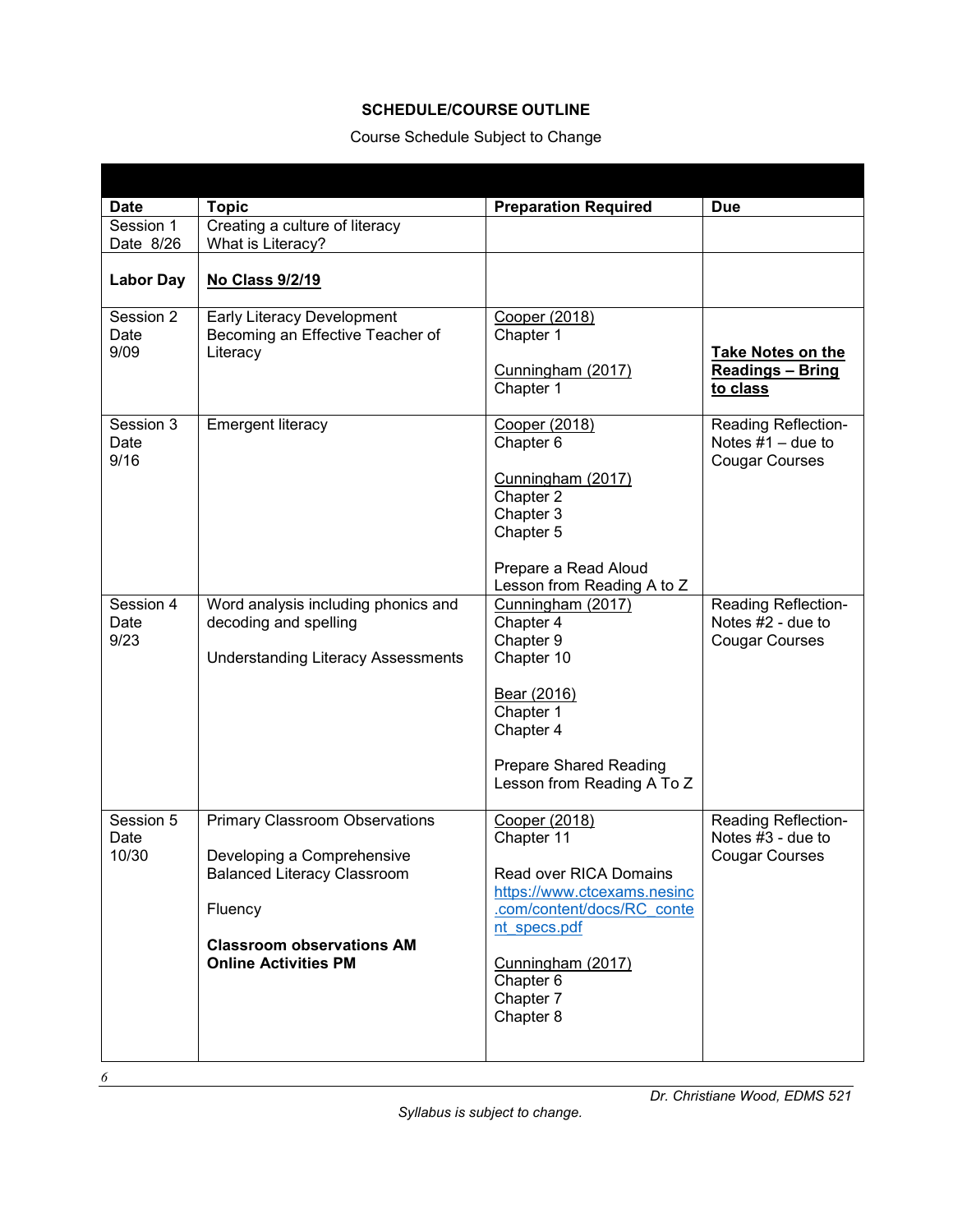| Session 6<br>Date<br>10/7  | <b>Understanding Literacy Assessments</b><br>Guided Reading/Comprehension<br>Instruction<br>And Lesson Panning<br>Introduction to Literacy Centers | Cooper (2018)<br>Chapter 3<br>Chapter 4<br>Bring to Class a Guided<br>Reading Book and Lesson<br>Plan from Reading A to Z | <b>Reading Reflection-</b><br><b>Notes</b><br>#4 - due to Cougar<br>Courses<br>Classroom<br><b>Observation Reports</b><br>Due - Submit to<br><b>Cougar Courses</b><br><b>Technology Project</b><br>Link Due |
|----------------------------|----------------------------------------------------------------------------------------------------------------------------------------------------|---------------------------------------------------------------------------------------------------------------------------|-------------------------------------------------------------------------------------------------------------------------------------------------------------------------------------------------------------|
| Session 7<br>Date<br>10/14 | Guided Reading/Comprehension<br>Instruction and Lesson Planning<br><b>Literacy Centers</b>                                                         | Cooper (2018)<br>Chapter 5<br>Bring to Class a Guided<br>Reading Book and Lesson<br>Plan from Reading A to Z              | Literacy Assessment<br>Report - Due to<br><b>Cougar Courses</b>                                                                                                                                             |
| Session 8<br>Date<br>10/21 | Considerations for designing effective<br>literacy lessons and units<br>Synthesis and closure                                                      | Literacy Center<br>Presentations                                                                                          | Comprehension<br>Lesson Plan - Due<br>to Cougar Courses<br>Literacy Center<br><b>Handout and Lesson</b><br>Outline – Due to<br>Shared folder and<br><b>Cougar Courses</b>                                   |

# **COURSE REQUIREMENTS AND GRADED COURSE COMPONENTS**

## <span id="page-6-1"></span><span id="page-6-0"></span>**Course Assignments**

## <span id="page-6-2"></span>*UNDERSTANDING LITERACY ASSESSMENTS- Literacy Observation Report*

Overview: You will explore authentic literacy assessments. You become familiar with the different purposes of literacy assessment and involved in the process of gathering and analyzing assessment data. This is your opportunity to explore the power of authentic literacy assessments to inform your instructional planning and delivery and to practice giving feedback to students and reflecting on subsequent instruction. Your professor will provide a variety of literacy assessment resources, and you will work with a partner to learn how to conduct and score literacy assessments. Detailed directions regarding your assessment report will be provided in class. **Literacy Assessment Report Due: October 14, 2019**

## <span id="page-6-3"></span>*PRIMARY GRADES OBSERVATION*

## *Observations: September 30th. Classroom Observation Reports Due: October 7, 2019*

The purpose of this primary grades observation is to observe actual literacy instruction related to the RICA domains and essential literacy instruction for helping all students develop as strong readers, writers, speakers, and listeners.

*7*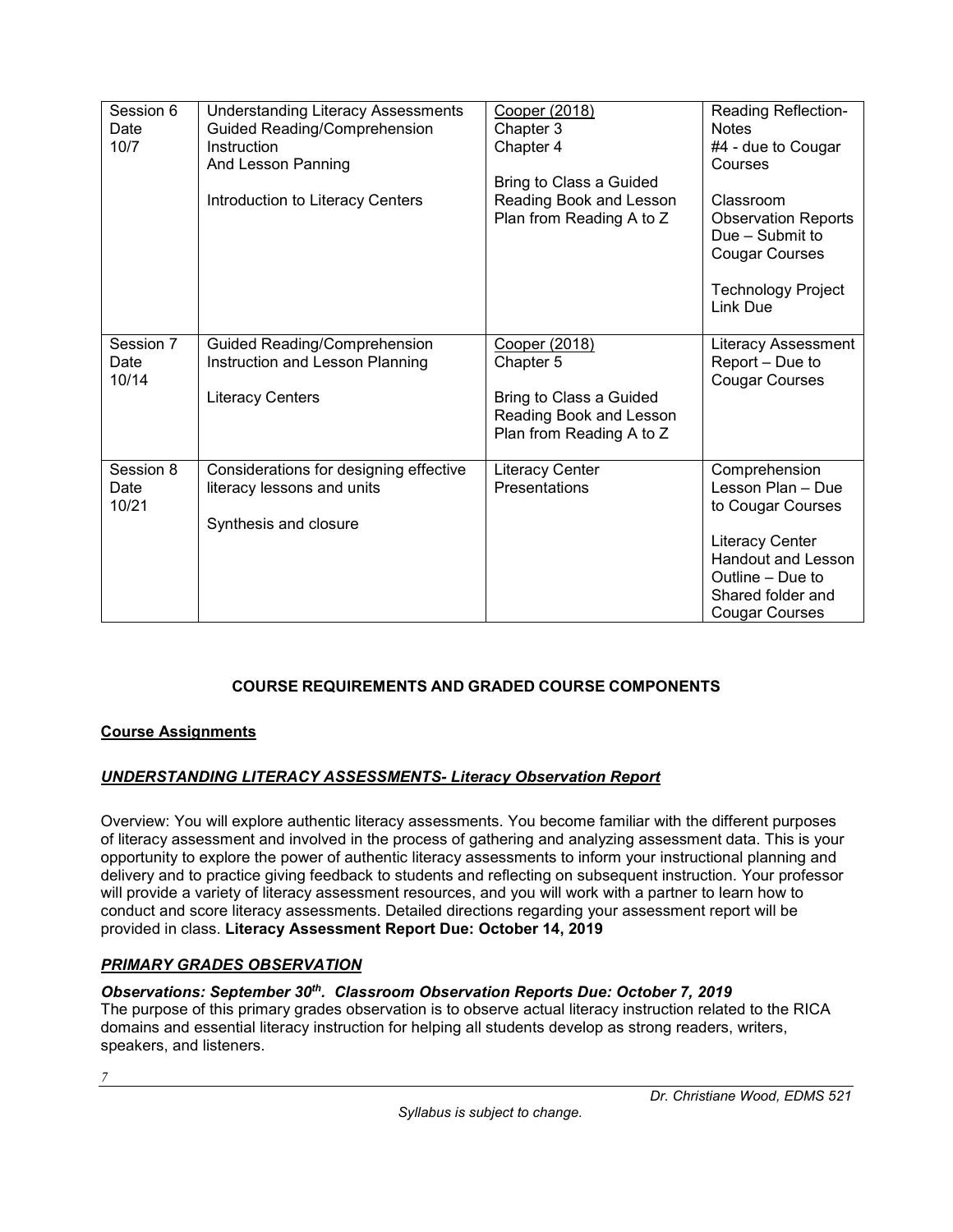RICA Domains: [https://www.ctcexams.nesinc.com/content/docs/RC\\_content\\_specs.pdf](https://www.ctcexams.nesinc.com/content/docs/RC_content_specs.pdf)

| <b>RICA DOMAINS</b>                                          |  |  |
|--------------------------------------------------------------|--|--|
| Embedded in each area: Assessment, Universal                 |  |  |
| Access/Differentiated Instruction, Oral Language and Writing |  |  |
| Domain 1: Planning Reading Instruction based on Assessment   |  |  |
| Domain 2: Word Analysis                                      |  |  |
| Domain 3: Fluency                                            |  |  |
| Domain 4: Vocabulary, Academic Language, and Background      |  |  |
| Knowledge                                                    |  |  |
| Domain 5: Comprehension                                      |  |  |

You will make arrangements to spend one morning in two primary grade classrooms K-3 (two different grade levels) at either your tutoring or Clinical Practice site to observe literacy instruction, specifically in the following areas:

- Phonemic Awareness and Phonics
- Concepts About Print
- Spelling
- Reading Comprehension
- Oral Language Development
- Vocabulary Development
- Writing

You will reflect upon what you saw and how it connected (or did not connect) to the RICA Domains and theories you are learning this semester. Think about why the teacher made the pedagogical decisions that he/she did. Use the following questions to guide your reflection but do not think of them as a checklist to answer. Pay particular attention to the teacher's "teaching," formative and summative assessment, feedback, and overall literacy lesson design (what is the teacher doing, what are the students doing?).

- 1. How was the room organized, the physical layout?
- 2. Was there a classroom library? Was it organized in any particular way?
- 3. What opportunities did students have for independent reading? Did they choose what they read?
- 4. Did the teacher work in small groups? How were the groups organized? How were students placed in groups?
- 5. How did the teacher differentiate instruction? How did she meet the needs of all the students?
- 6. What was the rest of the class doing when the teacher worked in small groups?
- 7. What literacy concepts (see list above) did you observe?
- 8. Did you notice a difference between teaching and assigning?
- 9. Did the teacher read aloud? What? For how long?
- 10. How much time was spent on reading instruction?
- 11. Was it a literacy rich environment? How so?
- 12. Was there evidence of student work in the room? What kind?
- 13. Did you see any kind of reading assessment? What was it? What was being assessed?
- 14. What else did you notice?

Your final reflection will be a narrative about what you saw and your analysis of those observations for both classrooms you visited.

# <span id="page-7-0"></span>*READING COMPREHENSION LESSON PLAN*

#### *Due October 21, 2019*

*8* Following the lesson plan format, you will learn in your 511 course, you will design a lesson where you teach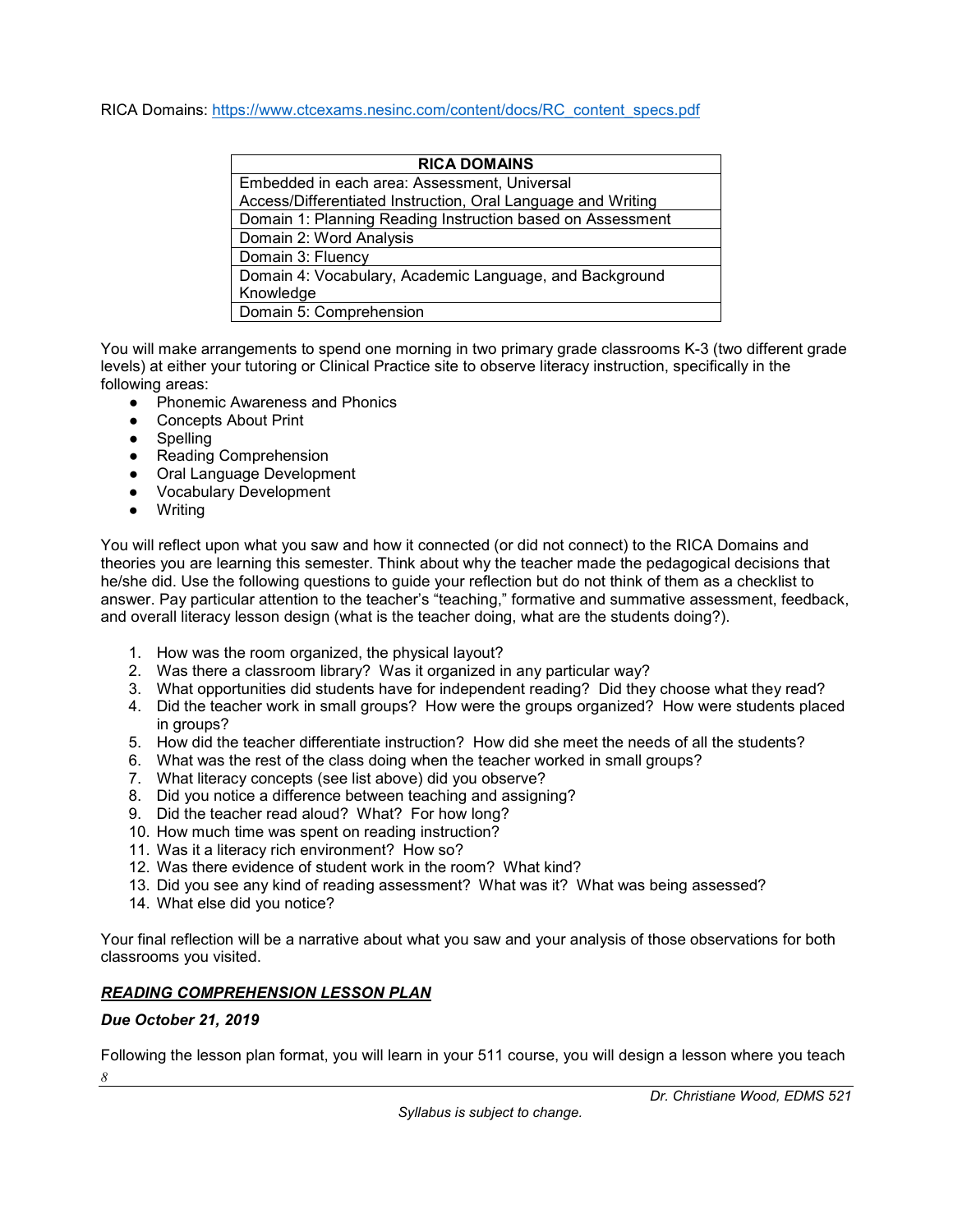a **reading comprehension strategy**. It can be small group or whole group instruction as long as you are explicitly teaching the students one aspect of becoming a proficient reader. This lesson MUST explicitly teach a reading comprehension strategy. Reading comprehension strategies will be taught throughout this course. Detailed directions will be given in class.

#### <span id="page-8-0"></span>*READING REFLECTION - Notes*

#### *Due week 3, 4, 5, 6*

You will engage in an ongoing discussion with your professor and your classmates about the readings as they connect to our in-class discussions. Make sure to read each week's readings BEFORE class starts and take notes and/or respond to them in any format that you choose, including using graphic organizers that you learn from tutoring or any of your methods courses. You may focus on themes you notice or questions you have or you may respond with your overall thinking on the topic. Submit the reading reflection/notes to cougar courses as indicated in the course schedule. Phone images (as long as I can read them are allowed) Note: Reading reflections-notes are due before class.

#### <span id="page-8-1"></span>*TECHNOLOGY PROJECT*

#### *Due October 7, 2019*

You will create a professional literacy website using Google Sites. A detailed handout will be provided regarding this assignment. This is an ongoing project.

#### <span id="page-8-2"></span>*LITERACY CENTER PRESENTATION*

#### *Due October 21, 2019*

Literacy Center Group Presentation and Lesson Plan Outline . Your group will design and present literacy center activities and a lesson plan outline that demonstrates your understanding of instructional practices for emergent/beginning reading and writing instruction. A detailed handout will be provided regarding this assignment.

#### <span id="page-8-3"></span>**GRADING STANDARDS**

Assignments are to be submitted by midnight on the specified due date. Hand-written work is not accepted, and all documents should use 12 point Times New Roman. Edit assignments prior to submission to ensure the text is error-free and the ideas are logically and concisely presented. All citations, where appropriate, should use American Psychological Association (APA) 6<sup>th</sup> edition. Rubrics for each assignment are posted in our Cougar Courses container.

| А  | 93-100 | А- | 90-92 |      |       |
|----|--------|----|-------|------|-------|
| B+ | 87-89  | в  | 83-86 | в.   | 80-82 |
| C+ | 77-79  | C. | 73-76 | $c-$ | 70-72 |

| <b>Assignments</b>                        | <b>Points</b><br><b>Possible</b> |
|-------------------------------------------|----------------------------------|
| <b>Primary Grades Observation</b>         | 20                               |
| <b>Understanding Literacy Assessments</b> | 15                               |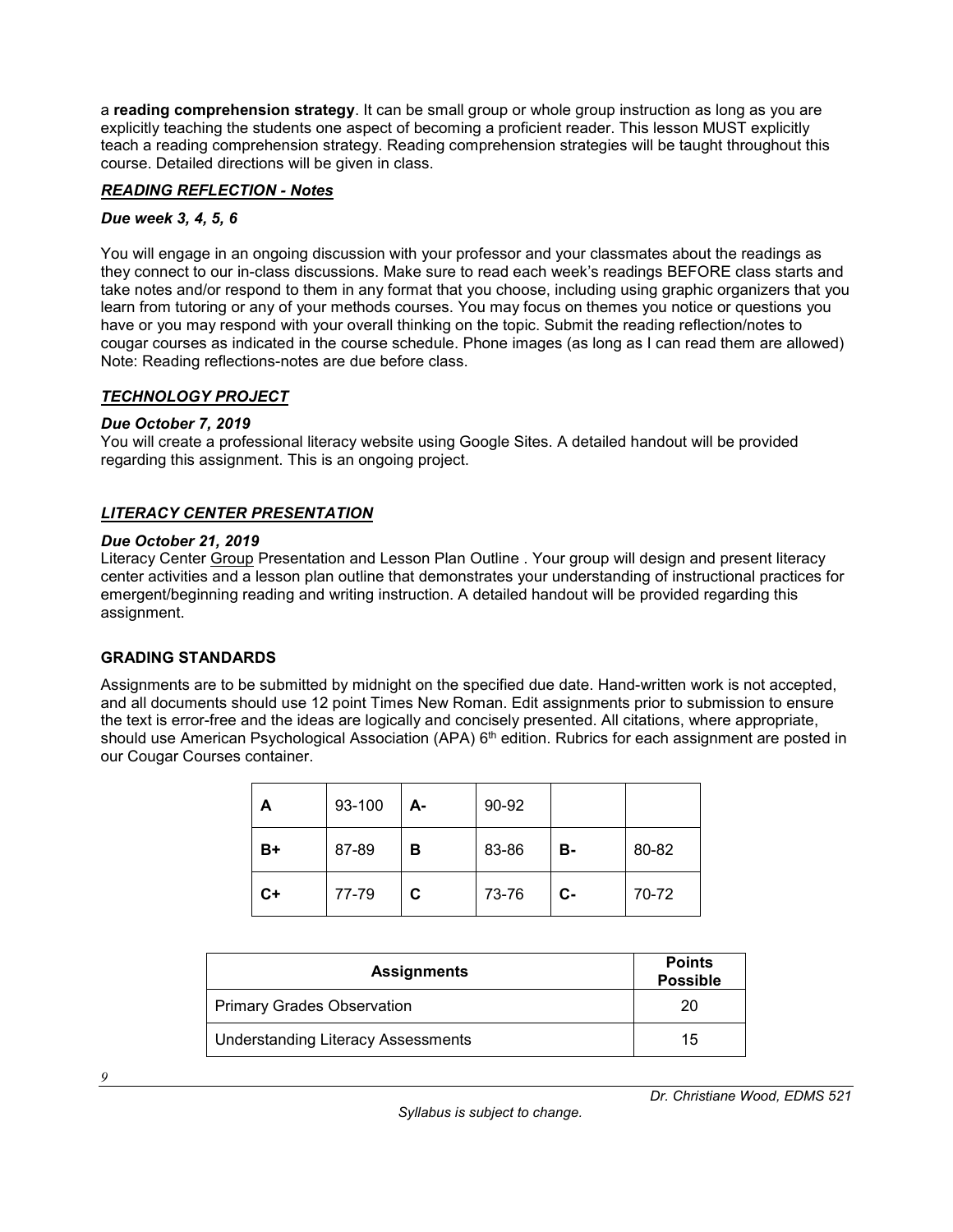| Literacy Lesson Plan<br><b>Focus: Reading Comprehension</b> | 15                  |     |
|-------------------------------------------------------------|---------------------|-----|
| <b>Reading Reflections- Notes</b>                           | 8                   |     |
| <b>Technology Project</b>                                   |                     | 10  |
| <b>Literacy Center Presentation</b>                         |                     | 24  |
| Attendance, Participation, Professionalism                  |                     | 8   |
|                                                             | <b>Total Points</b> | 100 |

## <span id="page-9-0"></span>**Final Exam Statement**

There is no final exam for this course.

### <span id="page-9-1"></span>**School of Education/Course Attendance Policy**

Due to the dynamic and interactive nature of courses in the School of Education, all candidates (course participants) are expected to attend all classes and participate actively. At a minimum, candidates (course participants) must attend more than 80% of class time, or s/he may not receive a passing grade for the course at the discretion of the instructor. Individual instructors may adopt more stringent attendance requirements. Should the candidate (course participants) have extenuating circumstances, s/he should contact the instructor as soon as possible. *(Adopted by the COE Governance Community, December, 1997).*

**For this course, students missing one and one/half or two days will see their grades reduced by one full grade. Students missing two and one/half or three days will see their grades reduced by two full grades. Leaving early or arriving late by more than 15 minutes constitutes an absence. Illness and emergencies are considered on a case-by-case basis, and notification of an absence does not constitute an excuse.**

## **GENERAL CONSIDERATIONS**

#### <span id="page-9-3"></span><span id="page-9-2"></span>**CSUSM Academic Honesty Policy**

Students will be expected to adhere to standards of academic honesty and integrity, as outlined in the Student Academic Honesty Policy. All assignments must be original work, clear and error-free. All ideas/material that are borrowed from other sources must have appropriate references to the original sources. Any quoted material should give credit to the source and be punctuated accordingly.

Academic Honesty and Integrity: Students are responsible for honest completion and representation of their work. Your course catalog details the ethical standards and penalties for infractions. There will be zero tolerance for infractions. If you believe there has been an infraction by someone in the class, please bring it to the instructor's attention. The instructor reserves the right to discipline any student for academic dishonesty, in accordance with the general rules and regulations of the university. Disciplinary action may include the lowering of grades and/or the assignment of a failing grade for an exam, assignment, or the class as a whole.

Incidents of Academic Dishonesty will be reported to the Dean of Students. Sanctions at the University level may include suspension or expulsion from the University.

*10* Refer to the full Academic Honesty Policy at: